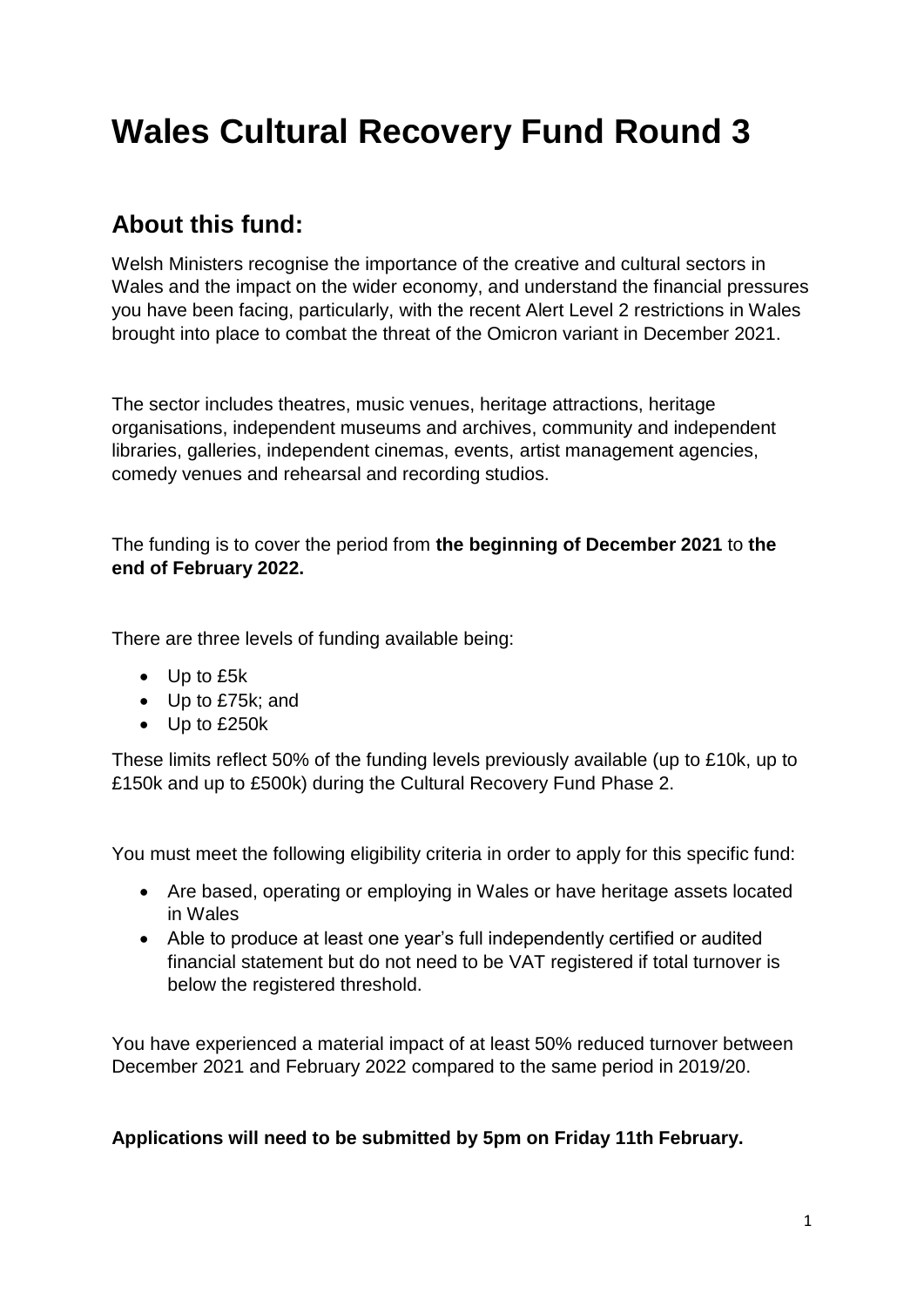# **Important information before starting the application:**

- The information you will provide will be used to assess and score your application. Please refer to the [Wales Cultural Recovery Fund Phase 2 -](https://businesswales.gov.wales/sites/main/files/documents/Wales%20Cultural%20Recovery%20Fund%20Phase%202%20-%20Guidance%20Document%20English.pdf) Guidance [Document English.pdf \(gov.wales\)](https://businesswales.gov.wales/sites/main/files/documents/Wales%20Cultural%20Recovery%20Fund%20Phase%202%20-%20Guidance%20Document%20English.pdf) for your sector carefully before making your application. Supply chain businesses should also refer to the guidance notes for the sector area you support to ensure that the business or organisations that you work with are also eligible. We will be unable to consider applications from suppliers who are not wholly, or mainly, engaged in supporting eligible sectors as outlined in the guidance.
- You can only make **one application** for support to the Cultural Recovery Fund – this includes all Welsh Government schemes (ERF, Spectator Sport Survival Fund, up to £5k, up to £75k and up to £250k) and the scheme managed by Arts Council Wales: [Cultural Recovery Fund 3 | Arts Council of](https://arts.wales/cultural-recovery-fund-3)  [Wales.](https://arts.wales/cultural-recovery-fund-3) Multiple applications risk being rejected.
- Acceptance of the Application for funding is discretionary with no appeals process.
- Please ensure you have read, understood the Privacy Notice Welsh Government [Wales Cultural Recovery Fund Grants | Business Wales.](https://businesswales.gov.wales/privacy-notice-welsh-government-wales-cultural-recovery-fund-grants)

# **Supporting documentation**

In addition to your completed application form, please return the following documents in support of your application:

- A copy of your accounts from the year 2019-2020. If you are submitting accounts for any year other than please include an explanation for this in your covering email.
- Bank Statements Please send us bank statements for Nov '21 – Jan'22 for the account that the funding will be paid into. The bank statements must show the account details and the registered name.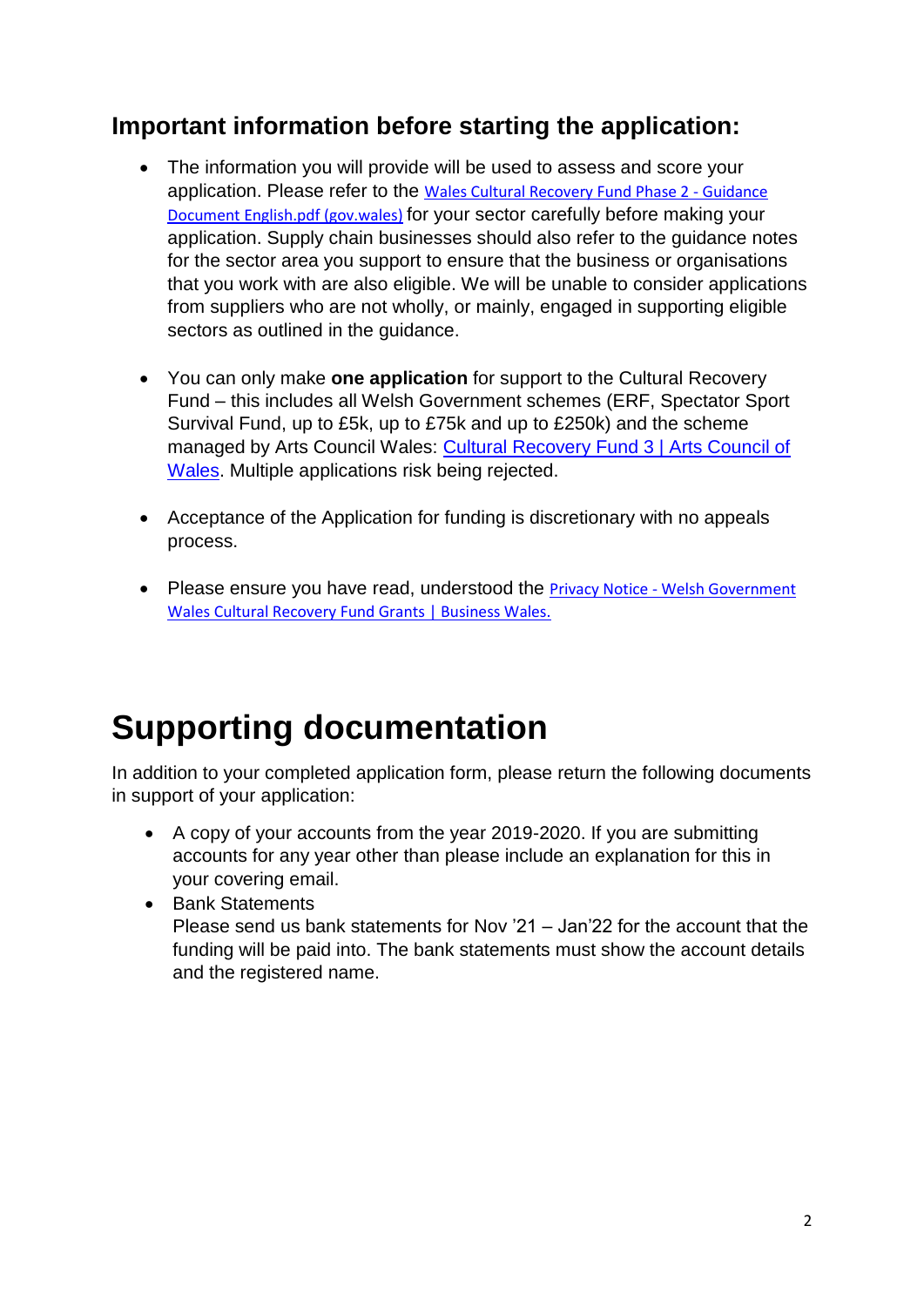# **Your personal details**

#### **The application must be completed by an Authorised Signatory of the business.**

An Authorised Signatory could include one of the following:

- Director: a registered director of a company;
- Trustee: a registered trustee of a charity;
- Partner: a designated partner/member of a limited liability partnership or a legal partner within a business;
- Proprietor: owner of a business
- Employee: appropriately authorised to act on behalf of the organisation

#### ☐ **I confirm that I am an authorised signatory of the business**

| <b>Title</b>            |  |
|-------------------------|--|
| <b>First name</b>       |  |
| Last name               |  |
| <b>Telephone number</b> |  |
| <b>Email</b>            |  |
| <b>Your position</b>    |  |
| (optional)              |  |

#### **Do you consider yourself disabled?**

☐ Yes

 $\Box$  No

□ Prefer not to say.

#### **Do you consider yourself to be black, Asian or minority ethnic?**

- ☐ Yes
- $\Box$  No
- □ Prefer not to say.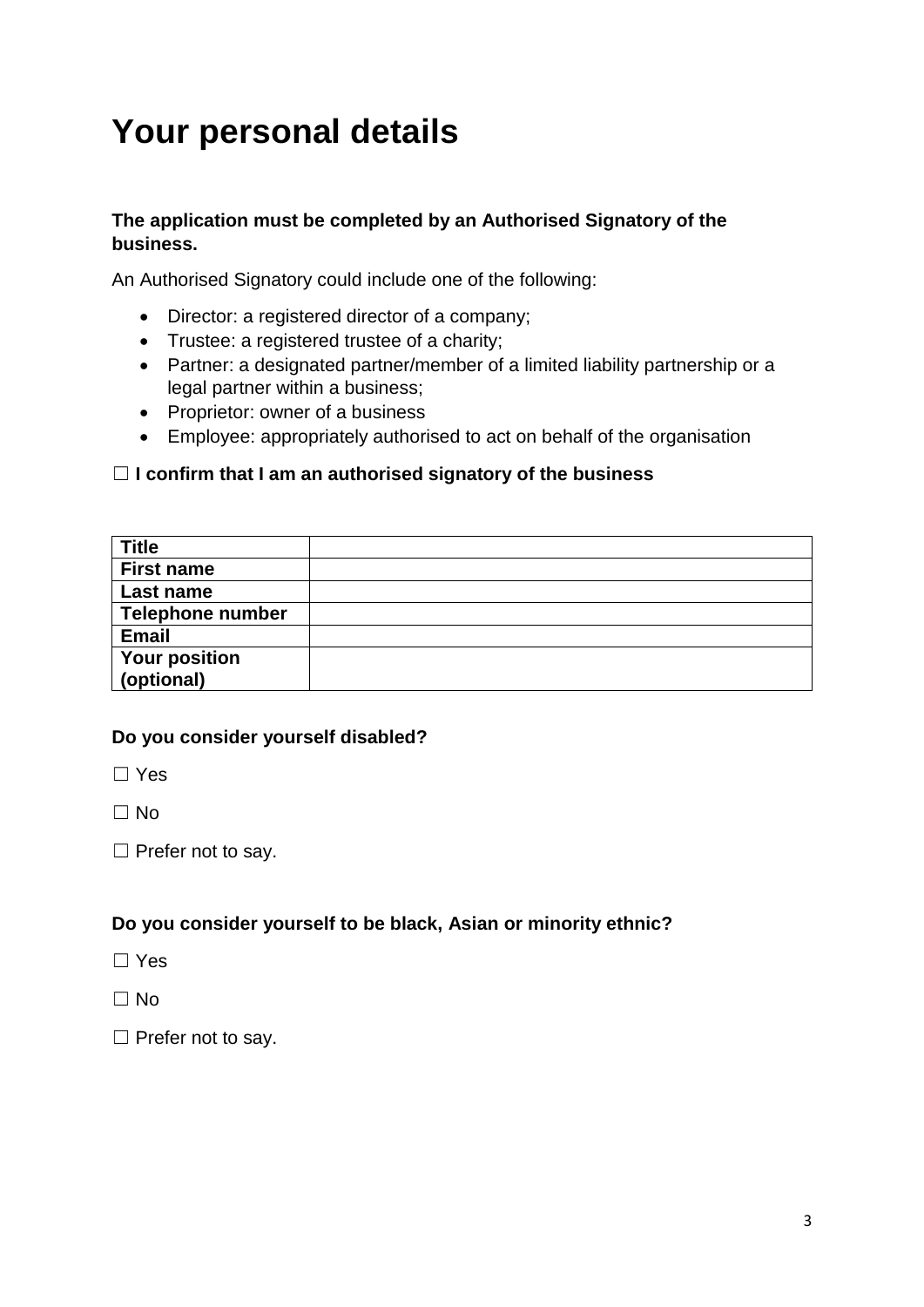# **About your organisation**

#### **Organisation name**

#### **Organisation phone number**

#### **Organisation email**

#### **Website (optional)**

#### **Address of organisation**

Your organisation address must be in Wales in order to apply. There is a separate registered address section where you can include a registered/headquarters address (if applicable).

House/ Building Name / Number

Street name

Town or city

Local authority

Postcode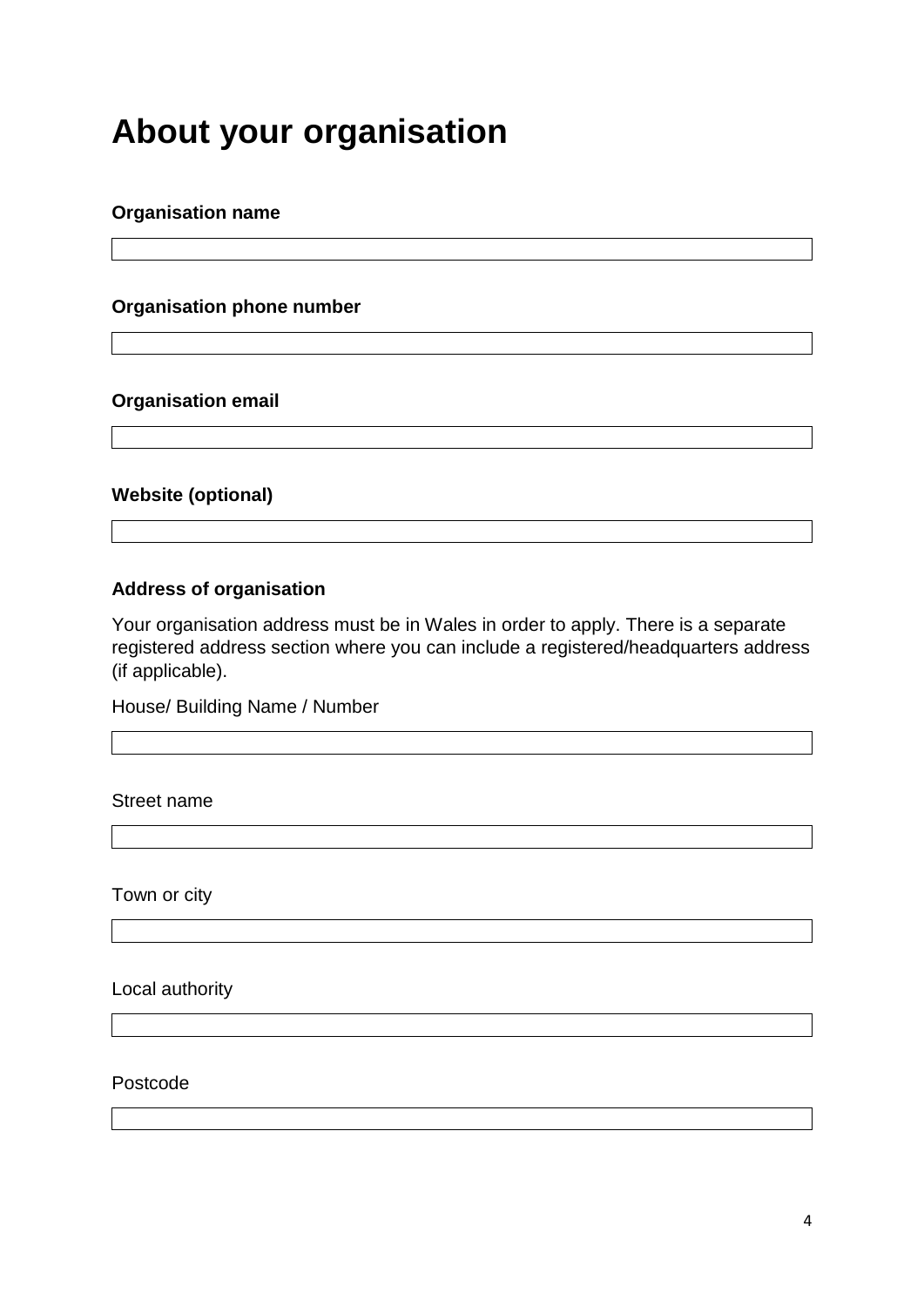## **Registered office address (if different)**

House/ Building Name / Number

Street name

Town or city

Local authority

Postcode

☐ **I confirm my organisation is based, operating or employing staff in Wales**

#### **VAT number**

☐ **I am not VAT Registered**

**Registration number (if applicable)**

☐ **I am not Companies House registered**

**Charity Number**

☐ **I am not a registered Charity**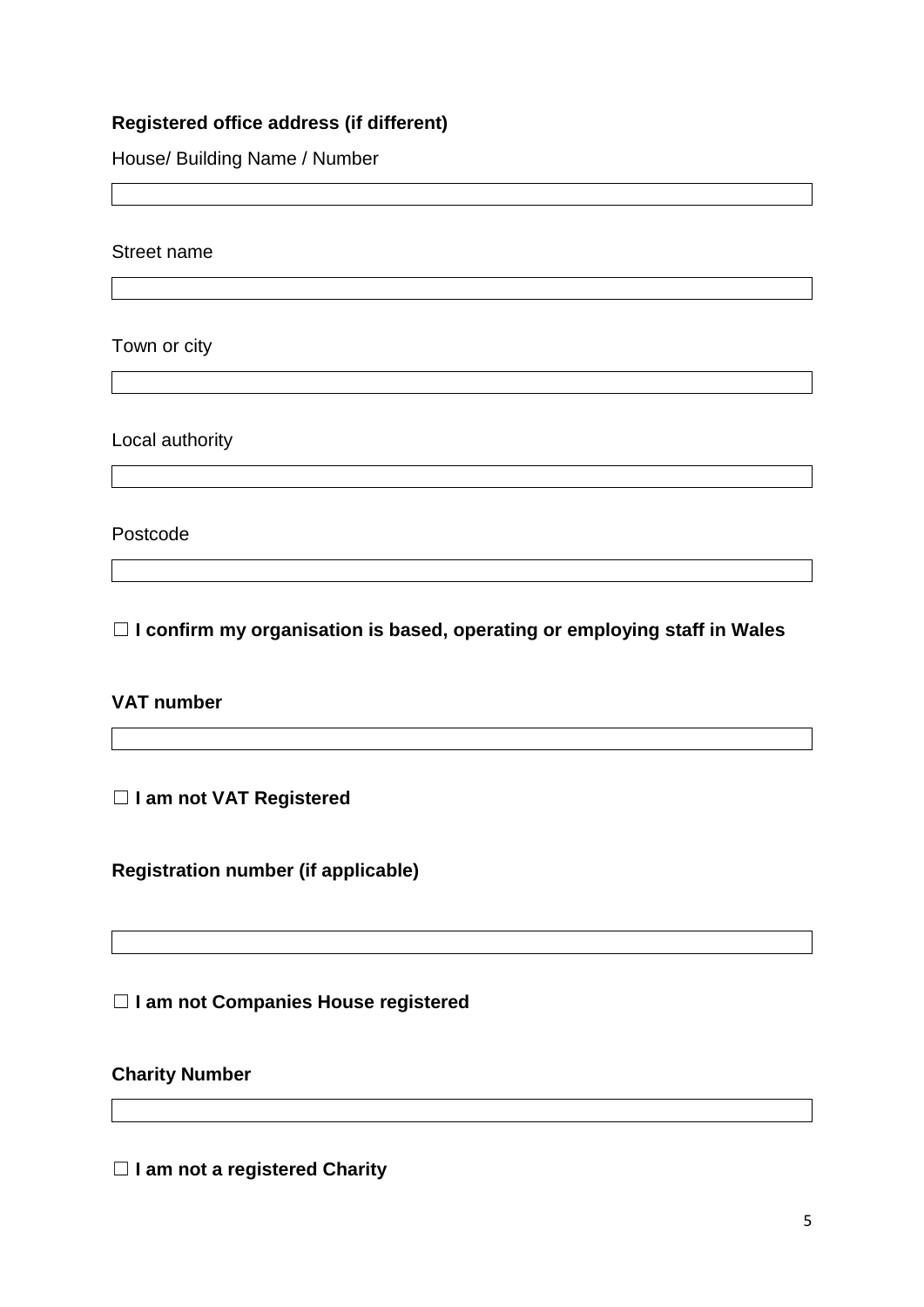## **Tick the sector area that best represents your organisation**

- □ Creative
- ☐ Culture
- ☐ Events
- □ Heritage

### **Is your historic property designated (i.e. a listed building or a scheduled monument) or a registered historic park and garden?**

- $\Box$  Listed Building
- □ Scheduled monument
- ☐ Registered Historic Park and Garden
- ☐ World Heritage Site

**Please provide additional information below**

### **Is your business or organisation part of a group?**

☐ Yes ☐ No

### **If yes, please provide further details setting out the group structure**

# **Employment and volunteer information**

### **At the time of the application, how many permanent full time equivalents are employed by your organisation in Wales (including directors and furloughed employees)?**

This is the number of full time jobs within your organisation. A full-time job is one of 30 hours or more per week; a part-time job is one of at least 15 hours per week; two part-time jobs count as one full-time equivalent job. We do not accept zero hour contracts as eligible permanent jobs.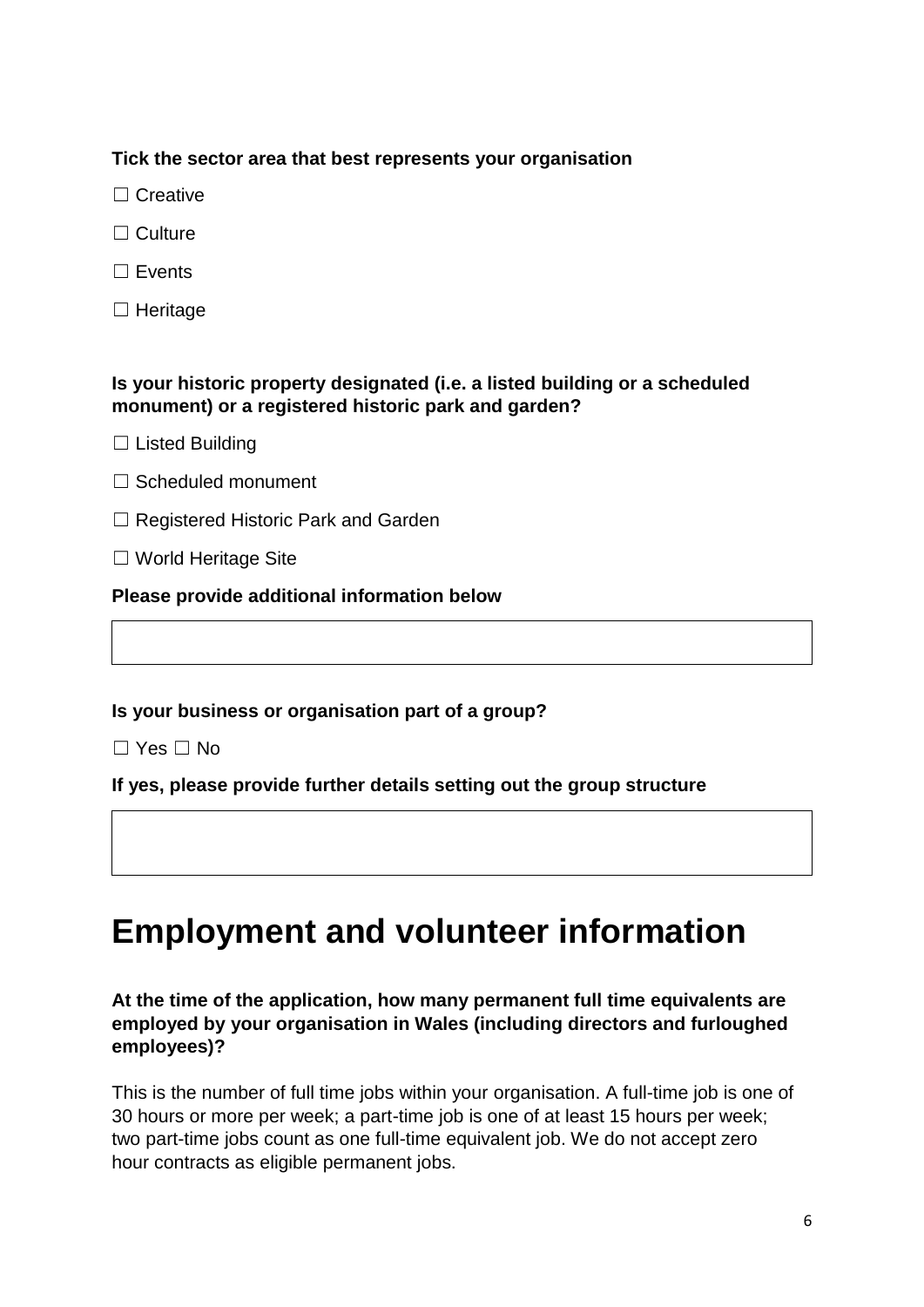**How many contractual staff do you employ in an average year?**

**How many seasonal staff do you employ in an average year?**

**How many volunteers does your organisation support in an average year?**

**How many volunteer hours does your organisation support in an average year?**

**Financial Information**

**Actual annual turnover or income for 2019/2020**

**£**

**Actual annual turnover or income for 2020/2021**

**£**

**What do you anticipate your turnover or income will be in 2021-2022?**

**£**

**What percentage of your total turnover or income is derived from the eligible sector?**

- $\Box$  10% 30%
- $\square$  30% 60%
- $\Box$  60% 90%
- □ 90% or above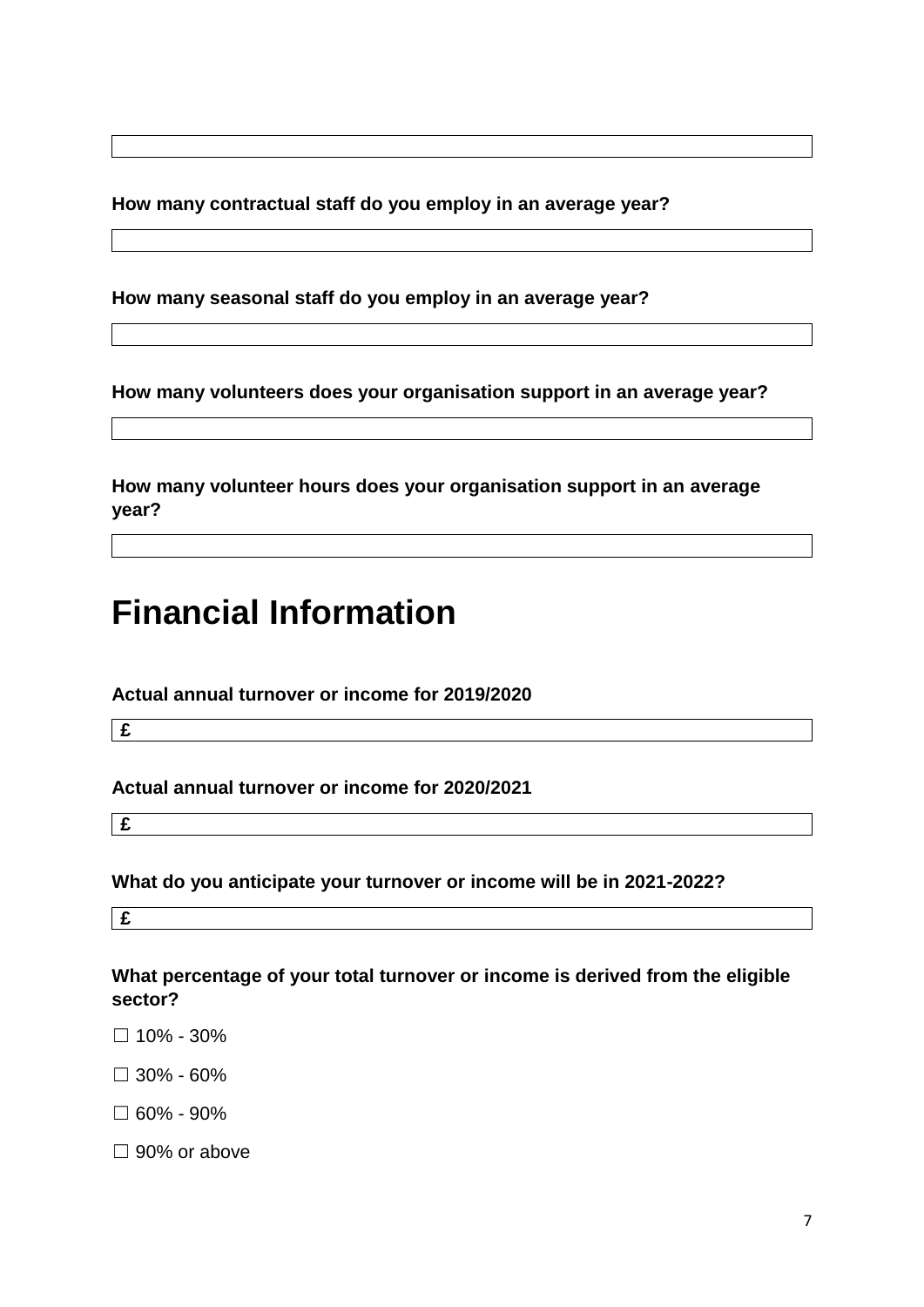#### **What is your predicted reduction in turnover or income for December to February?**

 $\square$  50% - 70%

□ 70% or above

#### **Do you have a formal reserves policy or a policy to hold funds for specific purposes (restricted reserves)?**

☐ Yes ☐ No ☐ I'm not sure

#### **If yes, briefly tell us about the policy**

### **How much cash or unrestricted reserves is immediately available to support the short-term operation of your organisation?**

If you have sufficient available cash reserves to meet any deficit in income please do not apply as your application will be rejected.

**£**

### **If it is not possible to use your cash reserves to support the short-term operation of your organisation please tell us why.**

*Maximum of 1500 characters*

**Can you please outline what other sources of financial support have you received since the beginning of the COVID-19 pandemic, including Government and commercial loans? Please include the amount received.**

**COVID emergency funding:**

**Other:**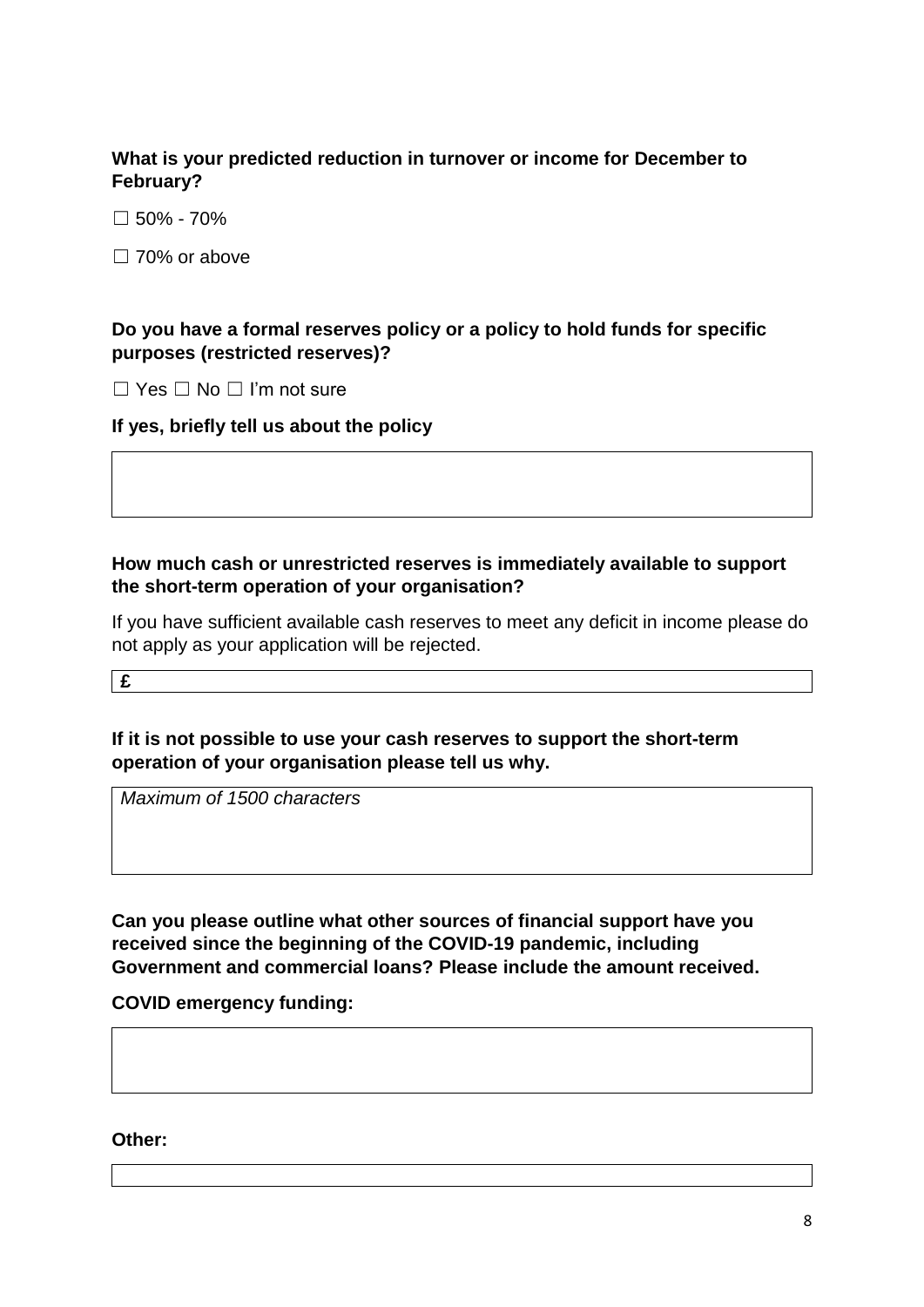# **Economic and Cultural Impact**

We need to understand how the Covid-19 outbreak has affected your business or organisation. Please open and review guidance section before answering the questions below.

### **Tell us about your business or organisation you work with or manage**

*Maximum of 1500 characters*

#### **Please tell us how your organisation has been effected by Level 2 Restrictions in place between December 2021 and end of February 2022.**

*Maximum of 1500 characters*

# **If you are applying for up to £5,000 - you do not need to answer the rest of these questions and can continue your application from 'Fund Information'.**

**Tell us what would happen to your business or organisation if you were no longer able to operate viably.**

**This could include:**

- **who would look after your organisation/cultural assets**
- **if a cultural skill or service would be lost**
- **if you provide a statutory duty, tell us what would happen**

*Maximum of 1500 characters*

### **What role does your business or organisation play in your local community or area?**

Tell us about your work, and how you contribute to levelling up your local area, such as local partnerships, any impact you have had on economic regeneration, local culture, and heritage. What region of Wales do you cover?

*Maximum of 1500 characters*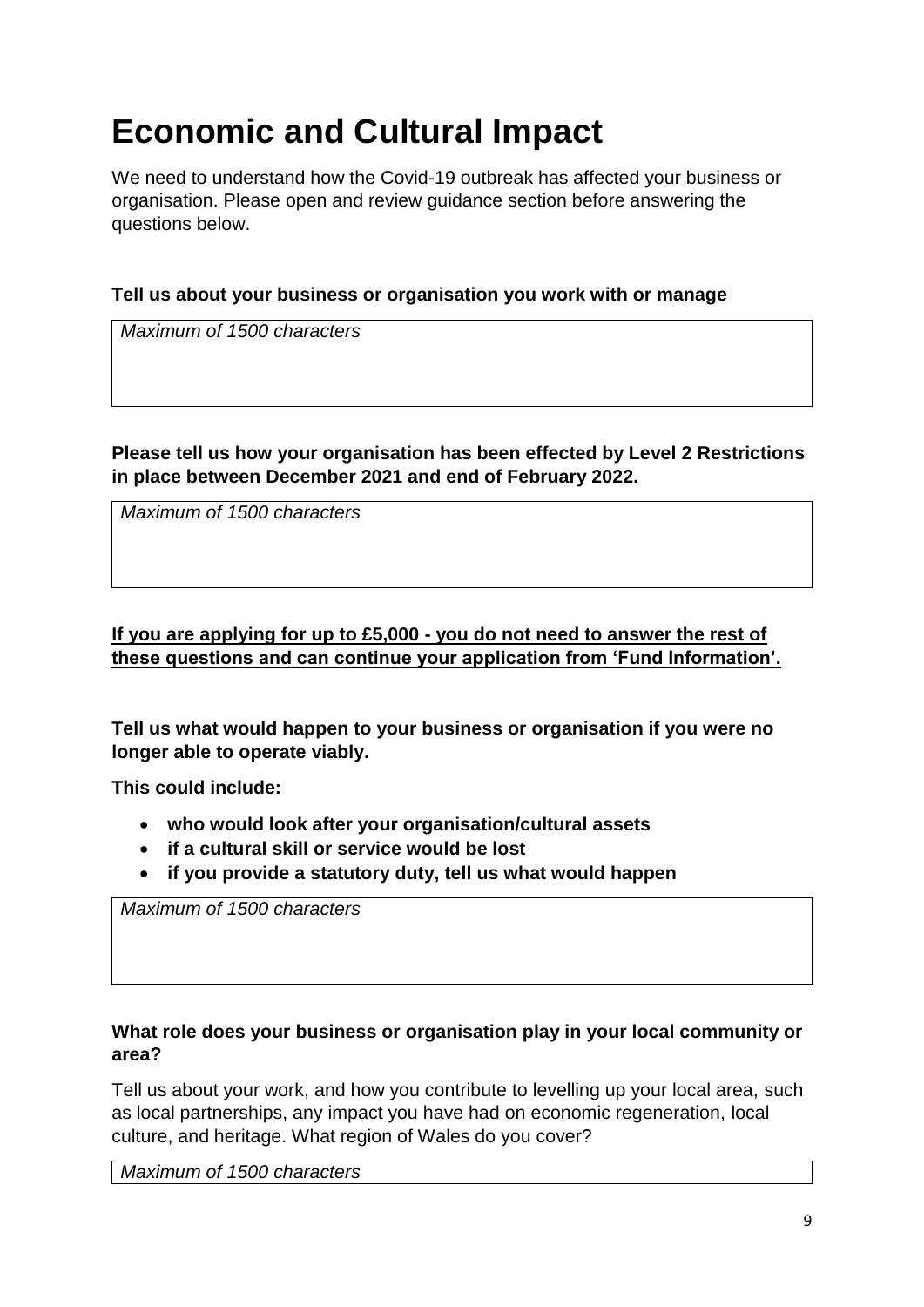### **How does your business or organisation contribute to economic growth in Wales?**

Does your business or organisation, for example, use local supply chains or develop skills?

*Maximum of 1500 characters*

#### **Tell us how your business or organisation contributes to cultural life in Wales.**

How, for example, does your business or organisation or in the case of suppliers, the organisations that you work with, support the Welsh language or bring other cultural and community organisations together?

*Maximum of 1500 characters*

#### **How many visitors does your organisation usually attract per year?**

*This number should be based on your visitor figures during a normal year. If this question is not relevant to you, please leave blank.*

#### **Do you know how many of these visitors were from within Wales?**

If you are not sure, leave this answer blank.

#### **Do you know how many were visitors from outside Wales?**

If you are not sure, leave this answer blank.

**Tell us about your track record of widening participation, particularly amongst demographic groups that historically have a lower engagement with publicly funded culture?**

*Maximum of 1500 characters*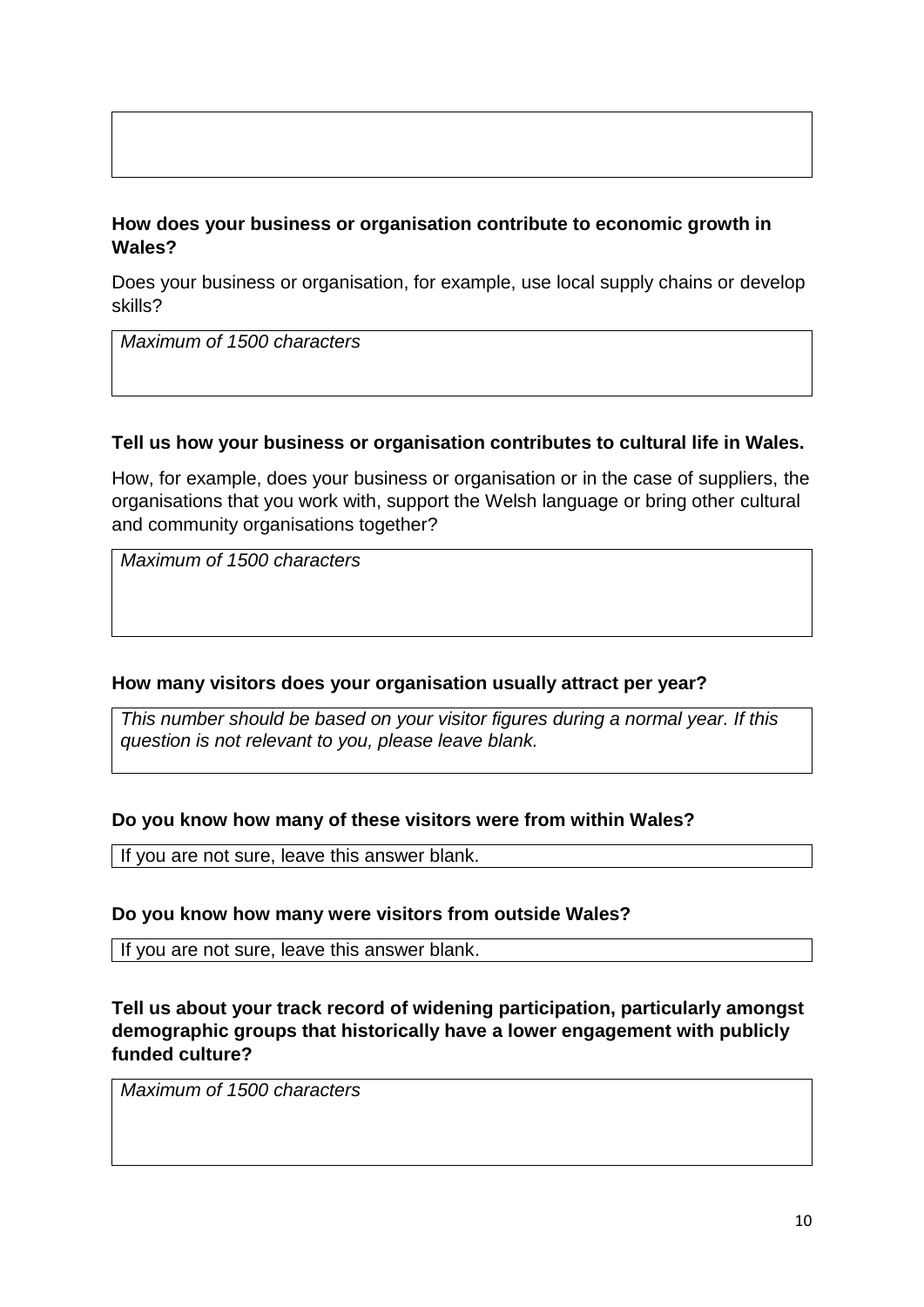# **Fund Information**

**Please confirm what level of funding you will be applying for:**

☐ **Up to £5k Applicants – please note applicants applying for** *less that £5,000.00 do not need to complete the eligible costs and income tables.* 

☐ **Up to £75k**

☐ **Up to £250k**

## **What is the total amount of money you are applying for from the Culture Recovery Fund?**

This amount should include non-recoverable VAT. You should only apply for the minimum required towards essential operating costs included up to a maximum of £250,000.

**£**

# **Eligible costs from December 2021 to end February 2022**

List your running costs for Dec –February, (including any non-recoverable VAT). You should only include those costs which are essential for the core operation of your business or organisation.

|                       | <b>Amount £</b> |         |                 |
|-----------------------|-----------------|---------|-----------------|
| <b>Description</b>    | <b>December</b> | January | <b>February</b> |
| Operating costs       |                 |         |                 |
| (including utilities, |                 |         |                 |
| insurances, rent,     |                 |         |                 |
| IT and office         |                 |         |                 |
| equipment,            |                 |         |                 |
| essential             |                 |         |                 |
| maintenance and       |                 |         |                 |
| repairs)              |                 |         |                 |
| Salary costs          |                 |         |                 |
| Contractual           |                 |         |                 |
| financial loss costs  |                 |         |                 |
| Legal &               |                 |         |                 |
| Professional          |                 |         |                 |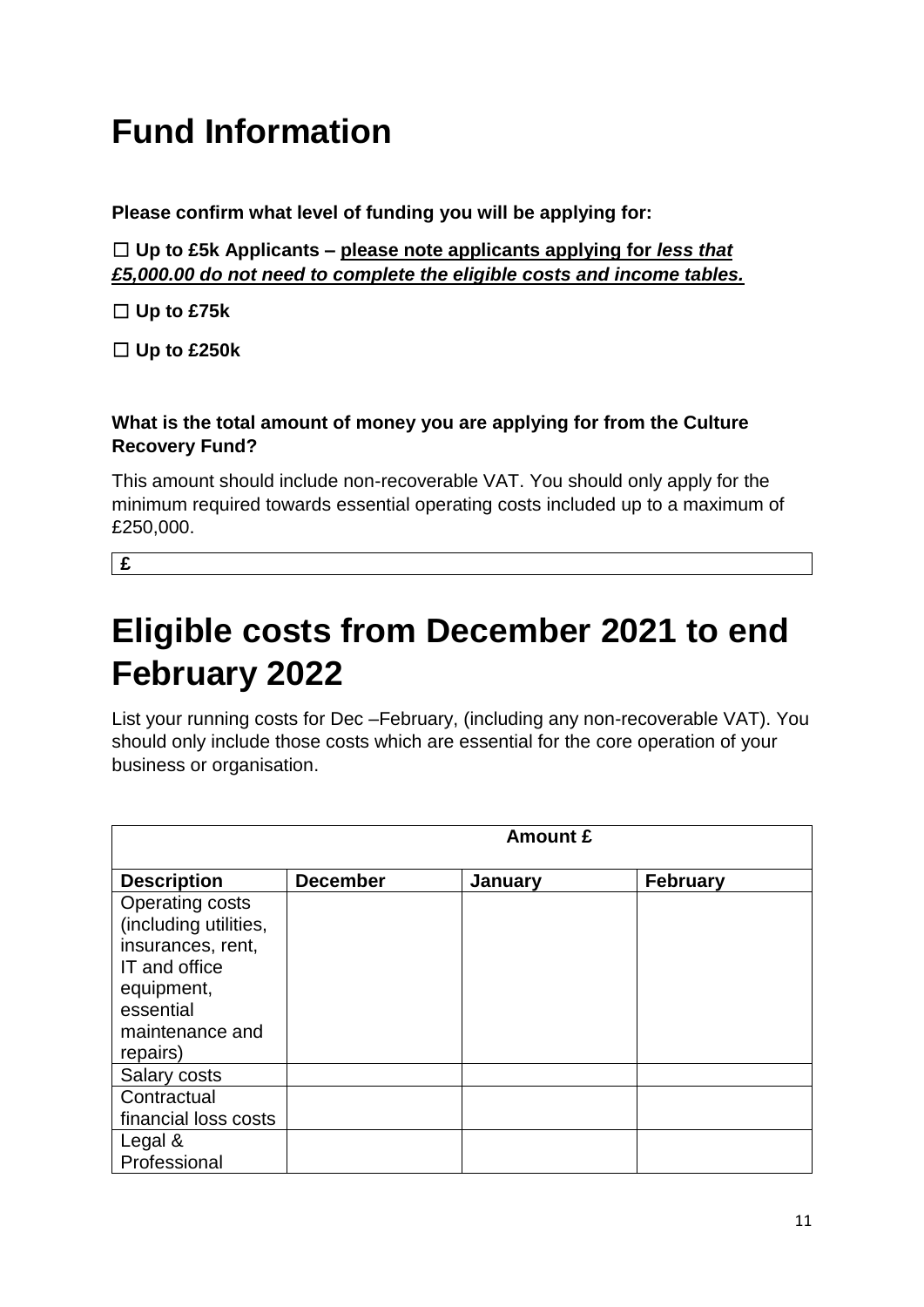| <b>Other essential</b><br>costs not covered |  |  |
|---------------------------------------------|--|--|
| by the headings                             |  |  |
| above                                       |  |  |

# **Income received from December 2021 to end February 2022**

|                     | <b>Amount £</b> |         |                 |
|---------------------|-----------------|---------|-----------------|
| <b>Description</b>  | <b>December</b> | January | <b>February</b> |
| Grants (including   |                 |         |                 |
| COVID support,      |                 |         |                 |
| furlough, etc.)     |                 |         |                 |
| Other income (e.g.  |                 |         |                 |
| entry fees, retail, |                 |         |                 |
| membership etc.)    |                 |         |                 |

# **Your business bank details**

Please ensure the correct bank details are provided. Incorrect bank details may result in non-payment of the grant.

| <b>Bank name</b>      |  |
|-----------------------|--|
| <b>Account name</b>   |  |
| <b>Account number</b> |  |
| Sort code             |  |

# **State Aid**

Please describe aid received under measures approved within the European Commission's COVID-19 Temporary Framework for UK Authorities and Undertaking in Difficulty status between 1 March 2020 and 1 February 2022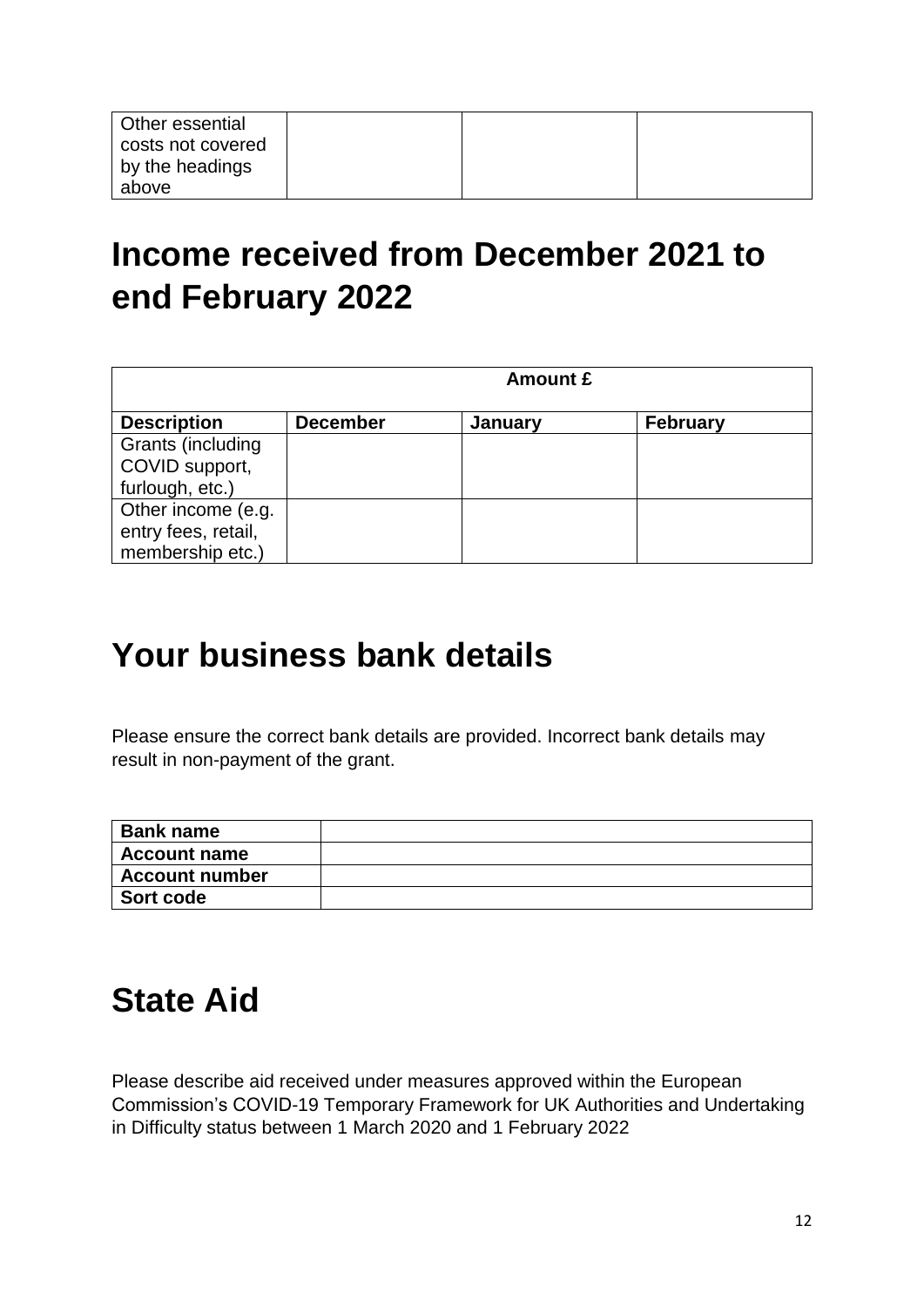#### **Total value of aid**

For example: 5000

**£**

## **OR**

 $\Box$  I confirm that I have received the following de minims aid during the previous 3 fiscal years (i.e. current fiscal year and the previous two fiscal years).

# **Declarations**

Have you or any of your associates ever been disqualified from being a company director under the Company Directors Disqualification Act (1986) or ever been the proprietor, partner or director of an organisation that has been subject to an investigation (completed, current or pending) undertaken under the Companies, Financial Services or Banking Acts?

☐ Yes ☐ No

Has any director/partner ever been bankrupt or subject to an arrangement with creditors or ever been the proprietor, partner or director of an organisation subject to any formal insolvency procedure such as a receivership, liquidation, or administration, or subject to an arrangement with its creditors?

☐ Yes ☐ No

Has any director/partner ever been the proprietor, partner or director of an organisation that has been requested to repay a grant under any government scheme?

☐ Yes ☐ No

Has the company/any director/partner received a County Court Judgement?

☐ Yes ☐ No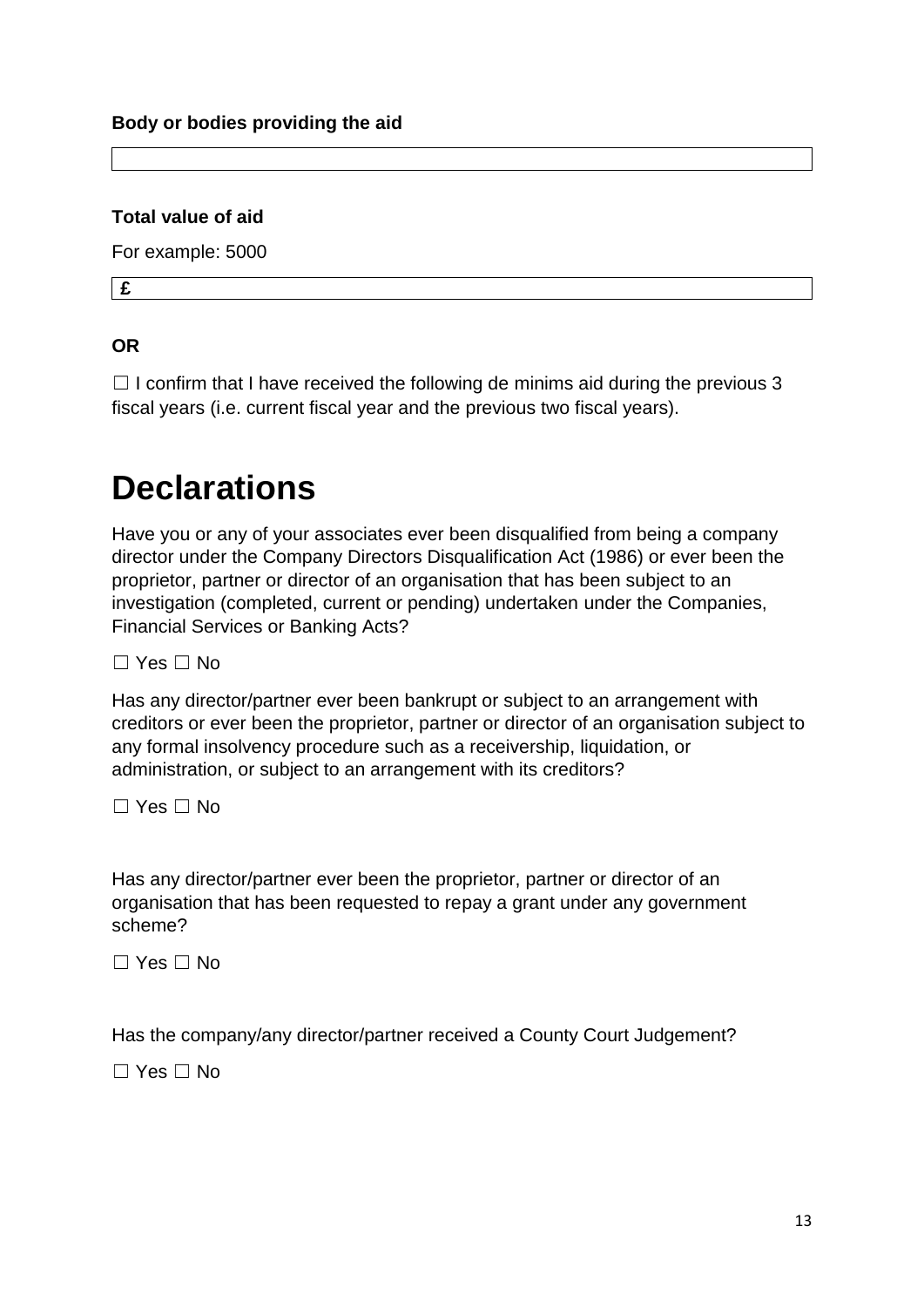**If you have answered yes to any of the above, this will not necessarily affect your chances of receiving support. However, please give details below of the person(s), the organisation(s) and the circumstances.**

*Maximum of 500 characters*

This application has been submitted by the organisation and not the agents acting on their behalf.

☐ Yes ☐ No

#### **If No, please provide details**

*Maximum of 500 characters*

I confirm my undertaking was not in difficulty on 31 December 2019 (See Guidance for Applicants) and that subject to funding, is a sustainable organisation with sufficient plans to operate out of the Covid-19 crisis.

I understand the Welsh Government shall not be held liable for any expense incurred during the preparation, submission or assessment of the application.

I understand that information supplied here and in any accompanying paperwork may be shared in confidence with other public funding organisations, external technical advisers (as appropriate) and The Development Bank of Wales.

I declare the applicant will ensure that all safeguarded jobs will meet the requirements laid down under the National Minimum/ National Living Wage.

I understand the information collected will be shared with fraud-prevention agencies that will use it to prevent fraud and money- laundering, and to verify our identity. I understand that the Welsh Government is likely to seek prosecution in cases of fraud or attempted fraud. If fraud is detected, I could be refused certain services, finance and employment in the future.

I understand that new data protection legislation, the General Data Protection

Regulation "GDPR", has recently been introduced. As a result, a new Grants Privacy Notice has been published to make it easier for you to find out how we use and protect your information within the Welsh Government, when you enquire about or apply for funding. We will not be changing the way we use your personal information, but the new notice will provide you with additional details such as:

- Your increased rights in relation to the information we hold about you
- The legal grounds for how we use your information The Grants Privacy Notice will apply to any grants or funding we provide to you.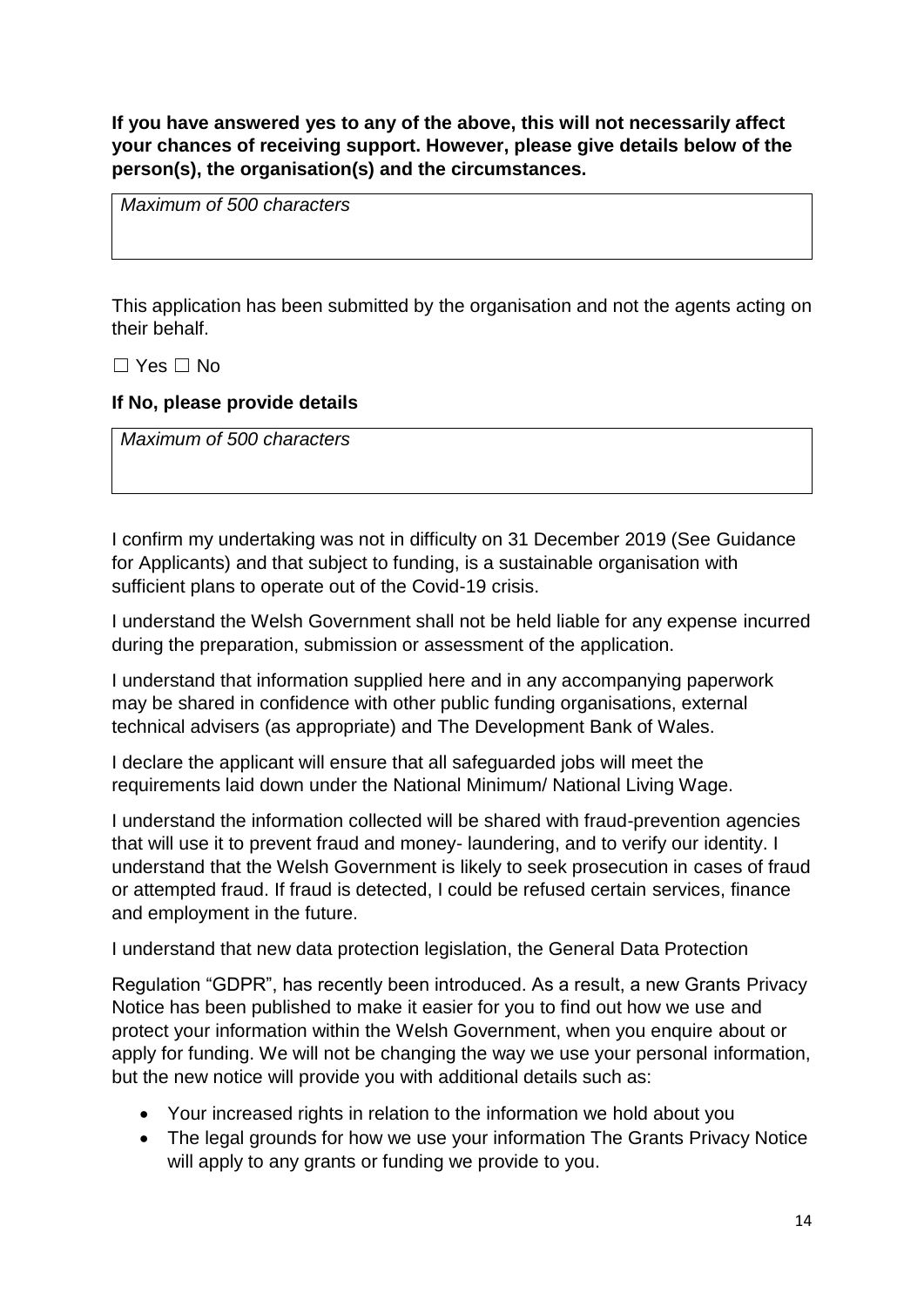How to find out more:

The Privacy Notice is available to view at **Privacy Notice - Welsh Government Wales Cultural** [Recovery Fund Grants | Business Wales](https://businesswales.gov.wales/privacy-notice-welsh-government-wales-cultural-recovery-fund-grants).

The Grants Privacy Notice makes sure we continue to comply with privacy law and regulation.

Further details of how your information will be used by us and these fraud prevention agencies, and our data protection rights, can be found by contacting [Data.ProtectionOfficer@gov.wales](mailto:Data.ProtectionOfficer@gov.wales)

I understand that any offer may be publicised by means of a press release giving brief details of the amount of support offered and outputs.

## ☐ **I confirm that I have read and understand the privacy statement for Wales Cultural Recovery Fund.**

☐ **I acknowledge the Welsh Government will**

**1. Undertake any appropriate organisation checks considered necessary to assess the application.**

**2. Check the nature, use and impact of the funding in the future.**

☐ **I confirm that without Wales Cultural Recovery Fund, viability of the organisation will be under threat as a result of Covid-19 pandemic.**

**Has your business or organisation been forced to close for breaching COVID Regulations?**

 $\Box$  Yes  $\Box$  No

☐ **I confirm that I have not applied for any other Welsh Government recovery funding to cover the same period, i.e. ERF December 2021 – February 2022 and/or in receipt of Non-domestic Rates grant.**

☐ **As the person named in this application, I declare the information provided in this application is true and accurate, to the best of my knowledge, and the provision of any false information may result in action by the Welsh Government for recovery of the grant.**